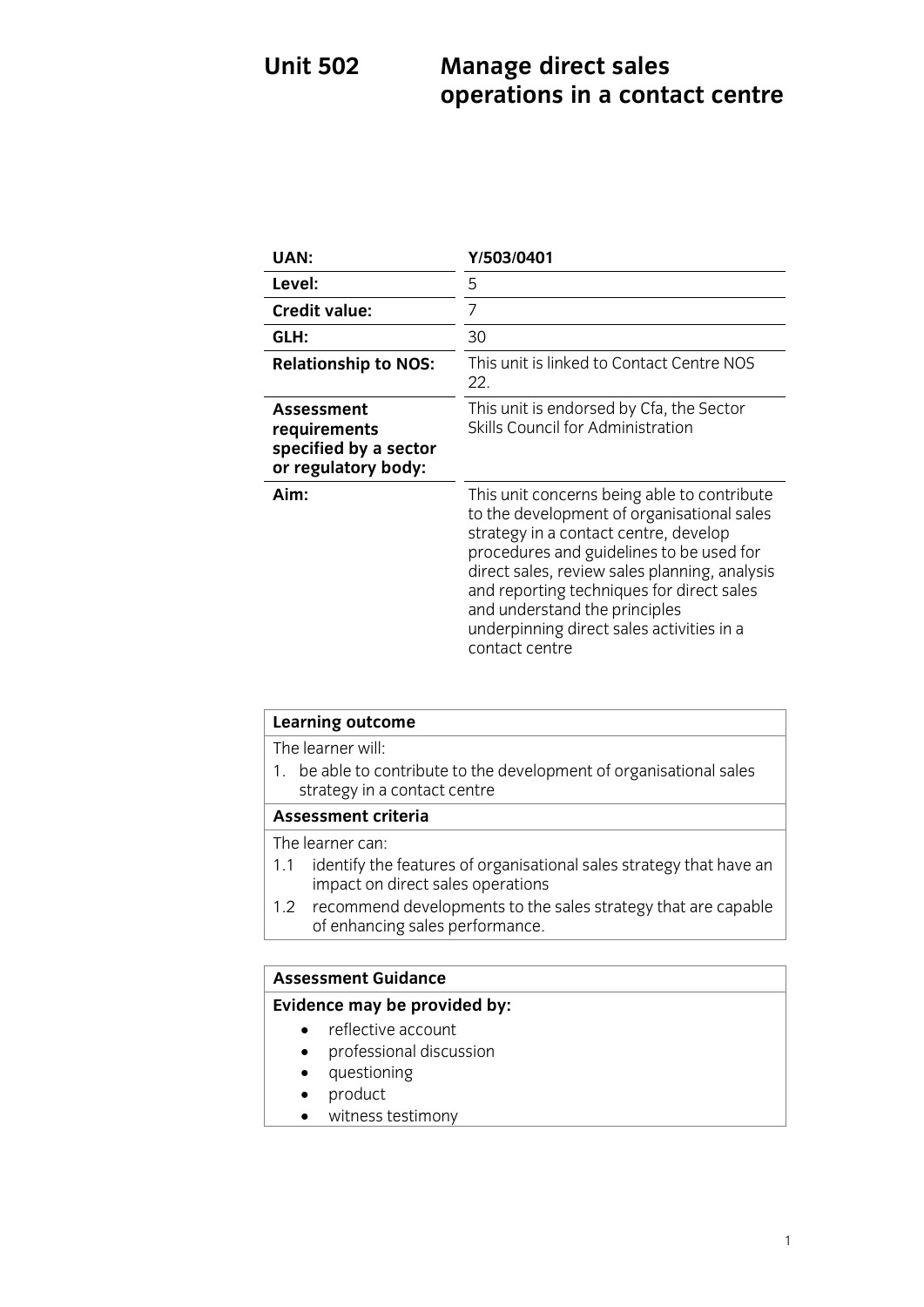# **Learning outcome**<br>The learner will:

2. be able to develop procedures and guidelines to be used for direct sales through a contact centre

### Assessment criteria

The learner can:

- 2.1 assess the importance of sales information that is needed to achieve the sales objectives
- $2.2$ confirm that the required sales information can be collected with minimum disruption to sales activities
- define the sales style and techniques to be used to achieve direct  $2.3$ sales objectives
- confirm the fitness for purpose of the draft procedures and  $2.4$ guidelines through a test and trial. guide the test and trial.

## **Assessment Guidance**

### **Evidence may be provided by:**

- reflective account<br>• professional discussion
	- professional discussion<br>• questioning
	- questioning<br>• product
	- product<br>• witness
	- witness testimony

# **Learning outcome**<br>The learner will:

3. be able to review sales planning, analysis and reporting techniques for direct sales through a contact centre

#### Assessment criteria

The learner can:

- 3.1 review current sales plans and methods of devising them from an analysis of customer, market and sales information against agreed criteria
- 3.2 identify the actions needed to achieve sales objectives and plans
- 3.3 design sales analysis tools that are capable of monitoring sales and enhancing performance
- implement the agreed actions to enhance performance in 3.4 implement the agreed actions to accordance with the sales plan
- define sales reporting requirements that are capable of capturing  $3.5$ the required monitoring and sales performance information. the required monotonic information information information. The sales performance information  $\mathbf{r}$

#### **Assessment Guidance**

#### **Evidence may be provided by:**

- reflective account
	- professional discussion<br>• questioning
	- questioning<br>• product
	- product
	- witness testimony